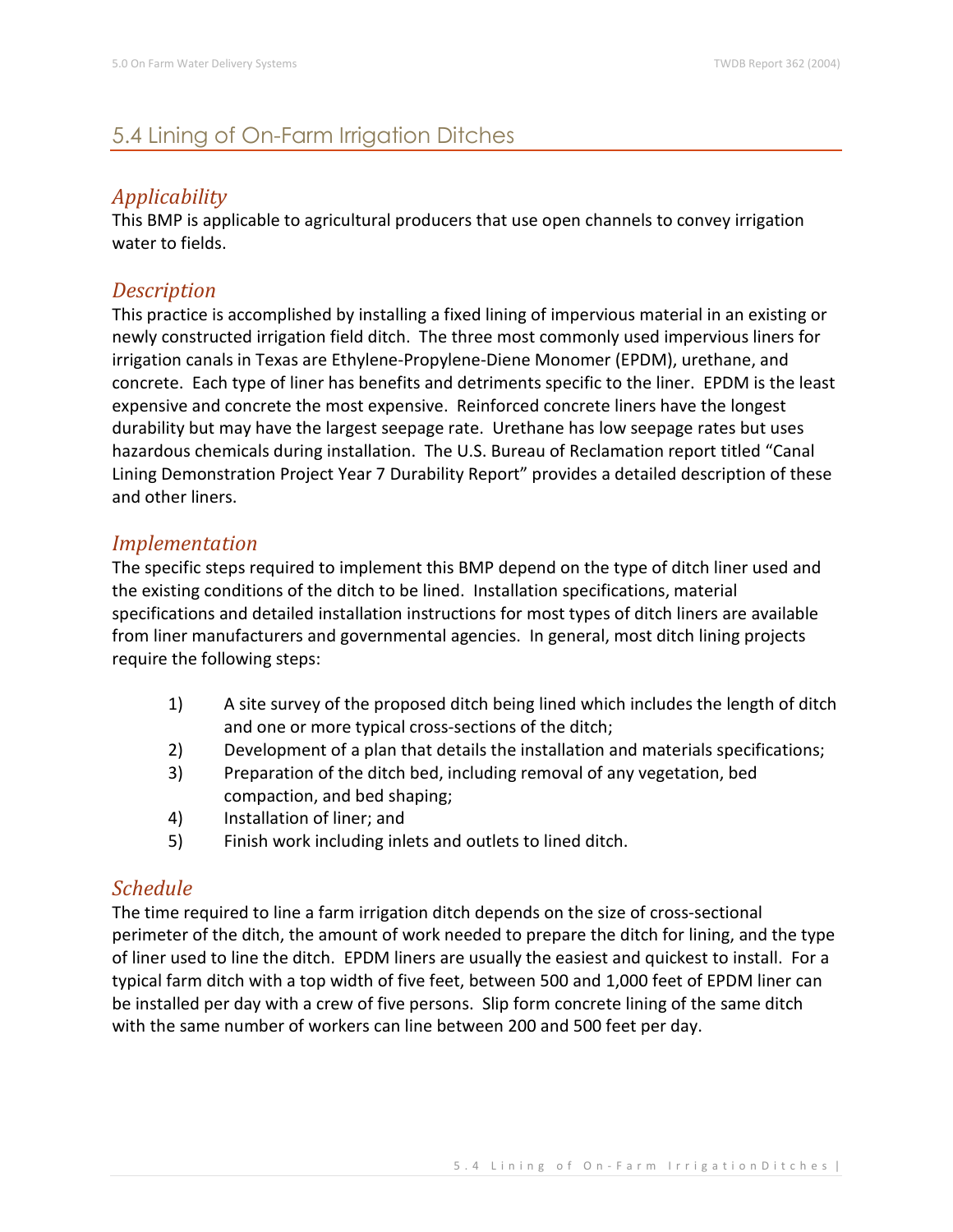# *Scope*

Replacement of on-farm ditches with low-pressure pipelines is an alternative to lining the ditch. Typically, small ditches with flow capacities less than 5 cubic feet per second are candidates for replacement with a buried pipeline. Each type of liner has advantages and disadvantages. EPDM should not be used in a location where the ditch is subject to large animal or other traffic that might tear the liner. Concrete liners handle most traffic well, but are subject to crack formation due to soil heave, tree root pressure, or thermal expansion.

### *Documentation*

To document this BMP, the agricultural water user shall gather and maintain the following documentation:

- 1) Copies of equipment invoices or other evidence of equipment purchase and installation;
- 2) Any USDA Farm Service Agency or other governmental agency evaluation and assistance reports that may relate to the project.
- 3) Water measurement records from the period both before and after conversion to the water efficient irrigation system.

# *Determination of Water Savings*

The seepage rate of a farm ditch can be estimated by conducting a ponding test with a typical section of the ditch prior to the ditch being lined. A ponding test measures the rate at which the level of water ponded behind an earthen dam placed in the ditch drops over two to twentyfour hours. The amount of the ditch that is wetted by the pond behind the dam must be measured. The seepage rate can be calculated as acre-feet per mile of ditch per day. The total quantity of water lost to seepage from the ditch is estimated by multiplying the seepage rate times the number of days per year the ditch is used to convey water. For example, a small farm ditch with a wetted perimeter of 5 feet and a length of 1/2 mile is found to have a seepage rate of 1.0 acre-feet per mile per day, assuming the ditch is used to carry irrigation water 40 days per year. The total seepage from the ditch is 20 acre-feet per year (1/2 x 1.0 x 40). Lining the ditch with an EPDM liner would result in minimal or no seepage. Seepage loss from a concrete lining depends on how the liner was constructed and the amount of water that seeps through cracks and expansion joints in the concrete. A conservative estimate would be that concrete lining salvages 80 percent of the original seepage, or for the example, 16 acre-feet.

## *Cost-Effectiveness Considerations*

U.S. Bureau of Reclamation in June of 2001 published "Construction Cost Tables – Canal Lining Demonstration Project." The cost table included material and installation costs for approximately thirty-five different types of liners or coatings. The cost for an installed EPDM liner was approximately \$0.85 per square foot and \$1.43 per square foot for urethane. The cost for concrete lining ranges from \$2.50 to \$3.50 per square foot. For the example above the cost per acre-foot of water salvaged in the first year for the EPDM liner would be \$11,220 (\$561 per acre-foot), for urethane liner \$18,876 (\$944 per acre-foot) and for concrete \$33,000